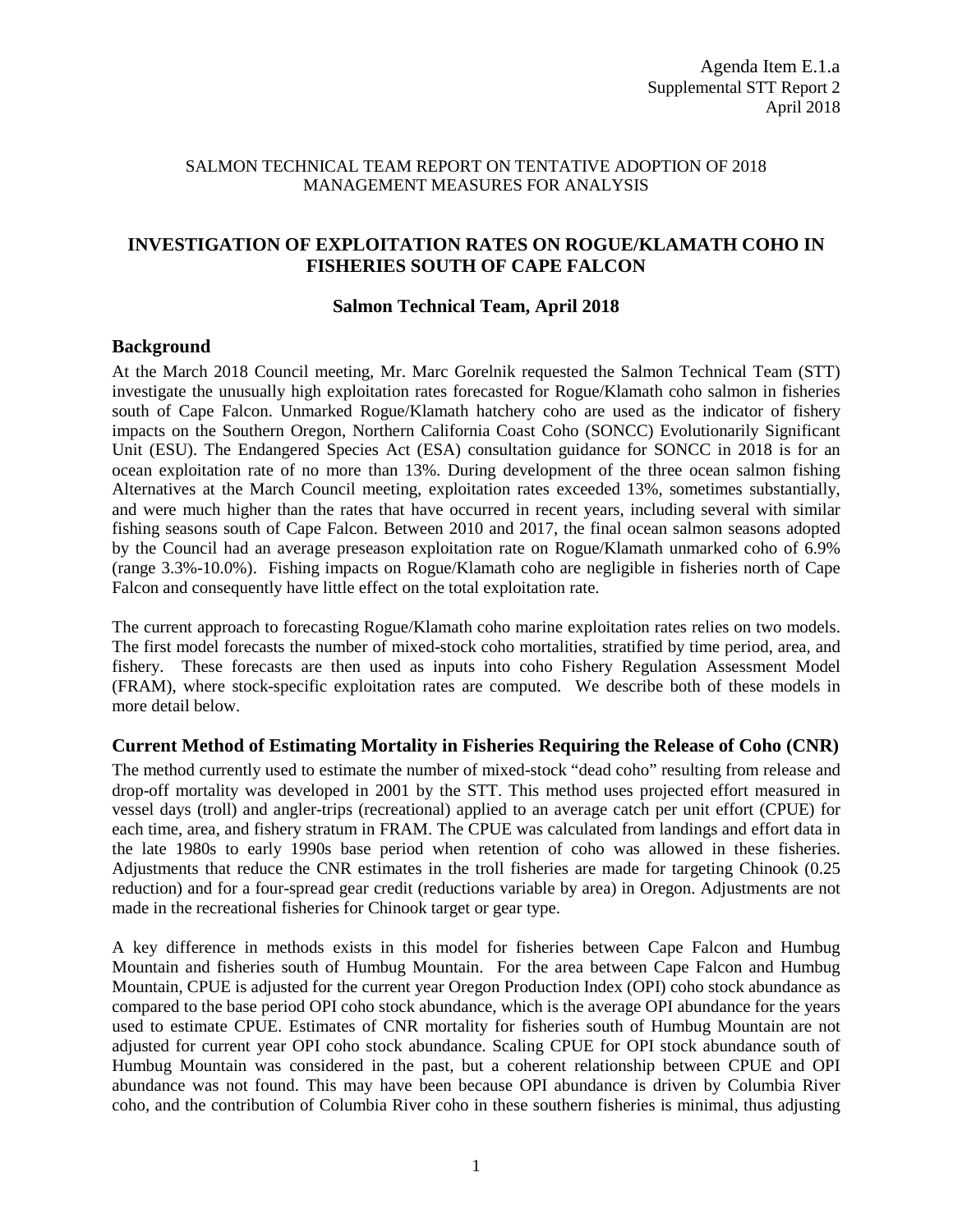for OPI abundance was not deemed appropriate. The OPI coho abundance is an aggregate of stocks and may not adequately represent the coho stocks that are in these southern fisheries.

# **How CNR Mortalities are Modeled in FRAM**

CNR mortalities are modeled as direct "dead fish" inputs to FRAM by fishery type, time, and area. The coho FRAM base period dataset contains stock abundances and exploitation rates by fishery type, time, and area derived from 1986-92 coded-wire tag data. Estimates of stock-specific mortality can be made using current year stock abundances and applying these base period exploitation rates. Summing up these individual mortality estimates and then comparing the sum to the number of CNR mortality input into the model, provides the adjustment ("effort scalar") that when applied to all coho stocks encountered in the fishery, will produce the target number of dead fish.

Because CNR mortalities are input into FRAM as dead fish, FRAM has to determine the number of dead coho by stock using base exploitation rates and stock abundances that add up to the total dead fish. If coho abundance is low for the stocks that contribute to these fisheries, but a high number of CNR mortalities are input into FRAM due to CPUE not being adjusted, the contact rates may need to be increased significantly to produce the correct number of total dead CNR coho. The forecast abundance of coho stocks that contribute to fisheries south of Humbug Mountain is very low in 2018 relative to past years.

# **Incorporating Stock Abundance in Estimating CNR Mortalities**

As mentioned, the current method adjusts the CNR mortalities in the fisheries from Cape Falcon to Humbug Mountain using a relationship of base period OPI abundance to current year OPI abundance. Fisheries south of Humbug Mountain have no stock abundance adjustment.

The STT investigated three methods that capture the changes in CPUE that would be expected to occur due to variation in coho abundance.

Method One compared changes in CPUE to the changes in stock abundances from year to year. Even though it seems logical that with reduced abundance the CPUE should drop, the regression relationship was weak with similar CPUEs occurring across a wide range of stock abundances. Using CPUE has the additional disadvantage of needing to rely on interview or log book data for recent years where no retention was allowed or very old data where retention occurred. Furthermore, contemporary CPUE data was not available for all fishery sectors. Because of these shortcomings, we did not attempt to predict Rogue/Klamath coho exploitation rates using this method.

Method Two was a variation of the current method used for fisheries north of Humbug Mountain. In this method, instead of using relative abundance of OPI aggregate stocks between base years and current years, the relative abundance of a stock aggregate consisting of Oregon Coast Hatchery, Oregon Coast Natural (OCN), and Rogue/Klamath was used to adjust CNR estimates. These stocks are the main components in the fisheries south of Humbug Mountain and would be a better index of abundance. This system also assumes that this aggregate is distributed in the same way throughout these southern fisheries, just like the assumption for OPI stocks in the northern portion fisheries. Equal distribution north to south is probably not the case for either of these stock aggregate adjustment systems.

Method Three uses FRAM stock abundances as part of the system to scale the CNR estimates. In this method FRAM is run two times. The first run is conducted using the relative proportion of average effort in the base period compared to the projected current effort as a conventional landed catch input scalar to the model. This run produces a "landed catch" for each of the fisheries south of Humbug Mountain, which represents the number of encounters in each of these fisheries. Therefore, the estimate of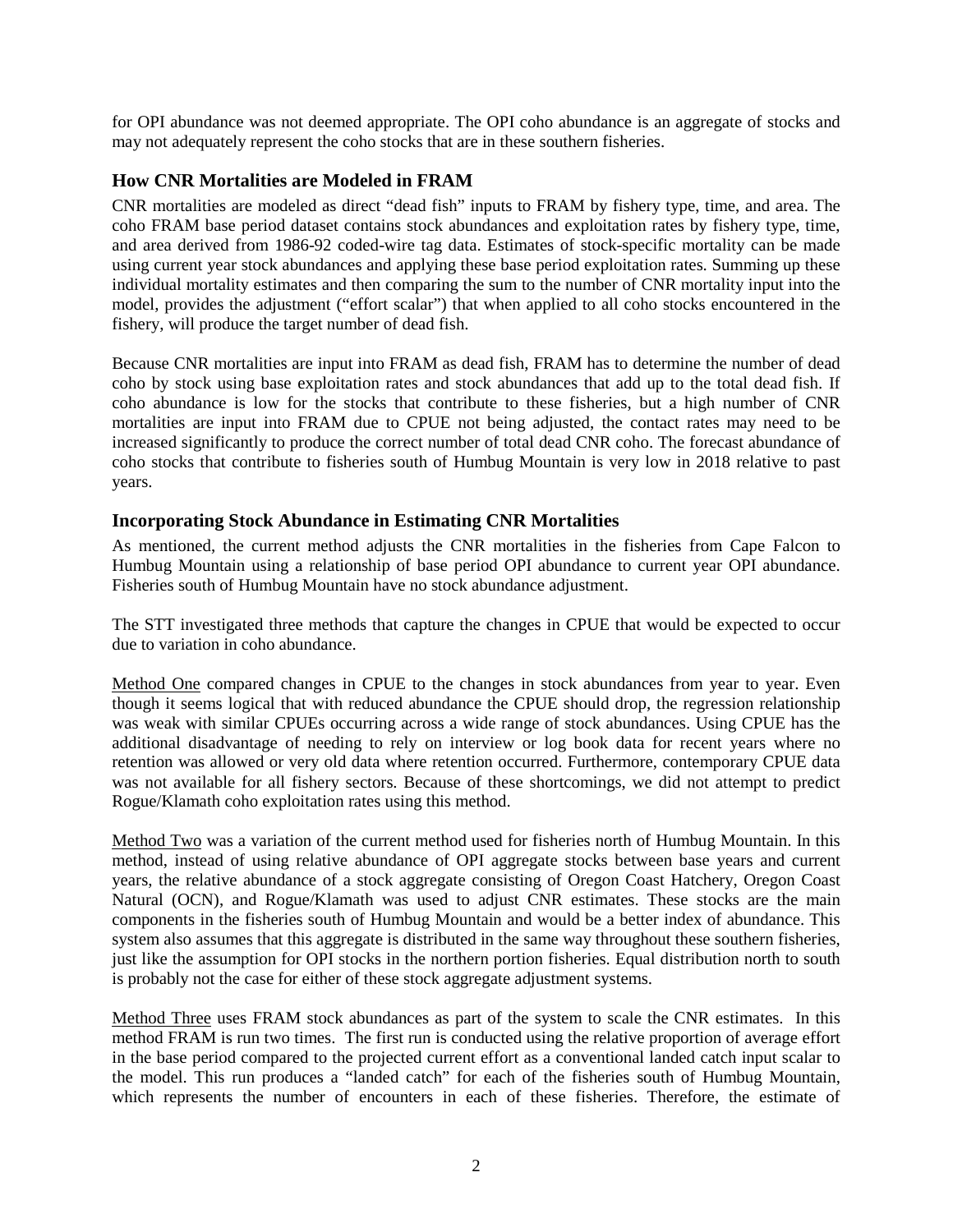encounters are scaled both for the forecast stock abundances that are in the current FRAM run year and the current year fishing effort in vessel days or angler trips. Release mortality rates, drop-off rates, and gear/target adjustments are applied in the same manner as they are in fisheries north of Humbug Mountain to produce the CNR input in the second model run used to estimate stock exploitation rates.

Due to the general lack of high quality recent data on CPUE in non-retention fisheries, Method One was not evaluated further. Method Two was not evaluated further because of the likely violation of the equal distribution assumption for the aggregate in fisheries north and south of Humbug Mountain. As a result, the STT focused on further evaluation of Method Three.

# **Method Three Using FRAM Stock Abundances for CNR**

We ran the March Alternatives using the Method Three two-step system described above. The first pass of FRAM produced the estimated encounters that associate the current stock abundances with the fishing effort projected for each 2018 Alternative. To these encounters we applied the release mortality rates, drop-off mortality, and gear/target reductions as per the current method. Because the 2018 stock abundances for Oregon coast and south stocks are much lower than previous years, and the current system doesn't capture this for fisheries south of Humbug Mountain, the FRAM-based estimates of CNR are much lower and hence the exploitation rates on Rogue/Klamath are greatly reduced (Table 1). The exploitation rates on OCN declined to a lesser extent (Table 2).

As a further test of method, we ran the final preseason FRAM for 2013, a year with similar fisheries south of Cape Falcon but higher coho stock abundances. Rogue/Klamath exploitation rates were lower, as expected, but not to the degree they are in 2018, presumably because the stock abundances weren't as low in 2013. The final 2013 preseason exploitation rate for Rogue/Klamath coho was 7.3% compared to a FRAM-based CNR version of 5.6%.

# **Summary**

The STT's examination of the models used to forecast Rogue/Klamath coho exploitation rates indicated that the unusually high forecasts produced for the March Alternatives resulted from a lack of scaling base period CPUE to current coho stock abundances south of Humbug Mountain. The effect was particularly notable this year because coho stocks distributed south of Humbug Mountain have very low 2018 abundance forecasts. Three methods were proposed to address this issue and to make the modeling framework consistent with the other approaches used by the STT that account for annual variation in abundance when predicting CPUE. Based on our evaluation, the STT recommends the use of Method Three for forecasting coho CNR mortalities south of Humbug Mountain during the April Council meeting and into the future. If this modification were to be implemented in 2018, the predicted marine fishery exploitation rates for Rogue/Klamath coho would be reduced substantially relative to the exploitation rate forecasts presented in Preseason Report II (Table 1). The exploitation rates on OCN coho also declined, but to a lesser extent (Table 2). The STT believes this modification is warranted and is an improvement over the existing method that does not capture annual differences in stock abundances. Finally, Method Three is an application of an existing, approved model (coho FRAM), and the proposed changes are to model inputs and not model structure.